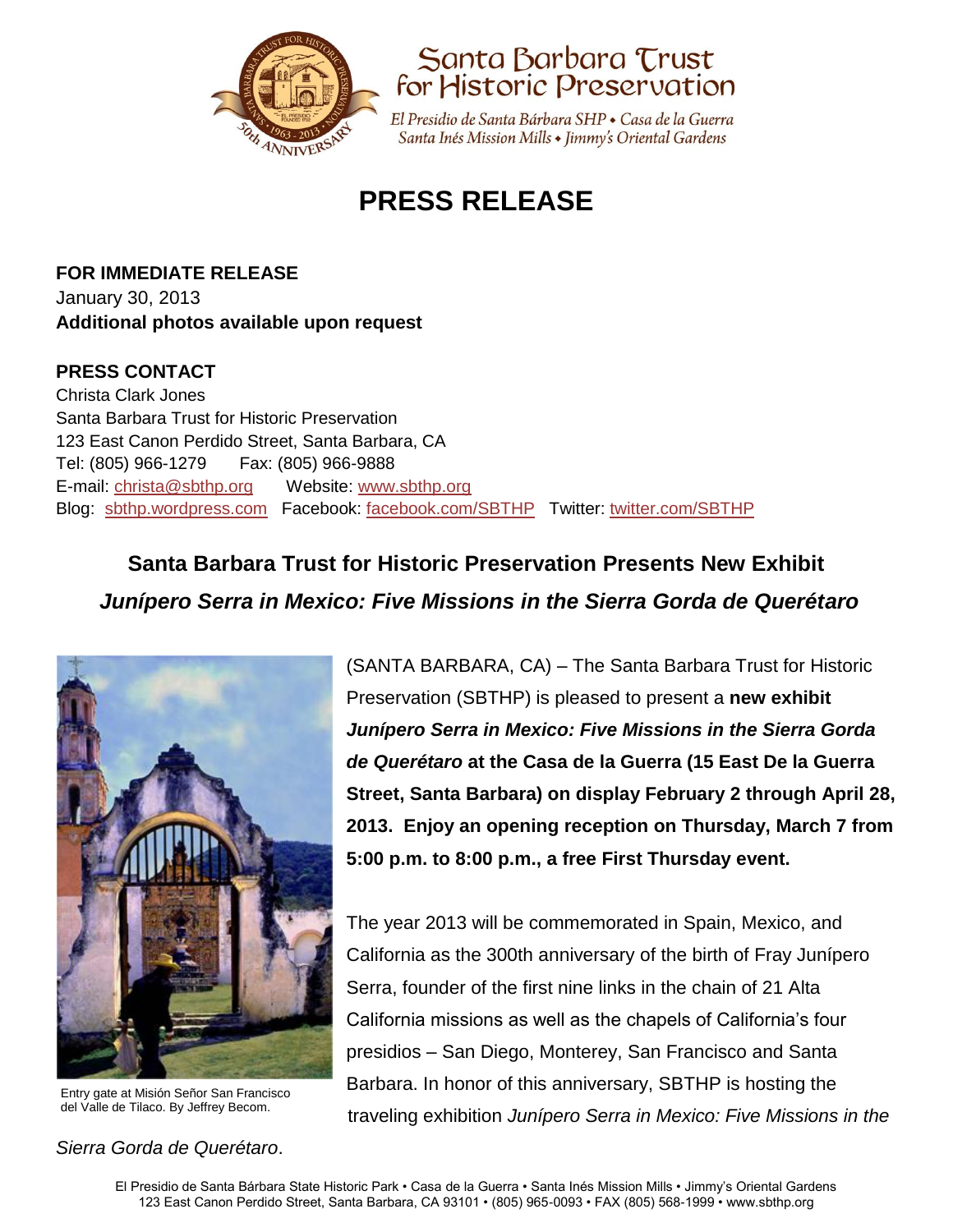**The exhibition is curated by scholar Julianne Burton-Carvajal, Ph.D., who also authored an accompanying publication available at Casa de la Guerra and El Presidio SHP.** *Junípero Serra in Mexico* **features dramatic images by professional photographer Jeffrey Becom and original pen and ink drawings by local artist Richard Perry and reveals Serra's very first missionary project: a group of five mission churches in the Viceroyalty's most remote and resistant region.** Called by the Spaniards Cerro Gordo and later Sierra Gorda (big peak, big mountain range), it sheltered a mix of indigenous groups who repulsed one missionary effort after another for decades.



In 1750, the same year they arrived in Mexico City from their native island of Mallorca, Serra and his former students Juan Crespí and Francisco Palóu were among the missionary

The Archangel Michael at Mission San Miguel Concá. Drawing by Richard Perry.

trainees who volunteered to take on that daunting assignment. Fray Francisco Lasuén followed in 1762 and remained for five years.

The five mission churches that Fathers Serra, Crespi and Palóu created along with some 20 other Franciscans in active collaboration with their indigenous converts are a spectacular and fascinating architectural legacy. Unlike any mission churches in Upper California, their façades are "exterior altarpieces," literal "sermons in stone" made of richly painted and intricately carved stone and stucco. Like the missions of Upper California, the Sierra Gorda complexes were allowed to fall into ruin and have been painstakingly restored through a series of 20th century efforts. The international importance of the Sierra Gorda missions was recognized in 2003 when they were collectively designated a World Heritage Site (Patrimonio de la Humanidad) by UNESCO.